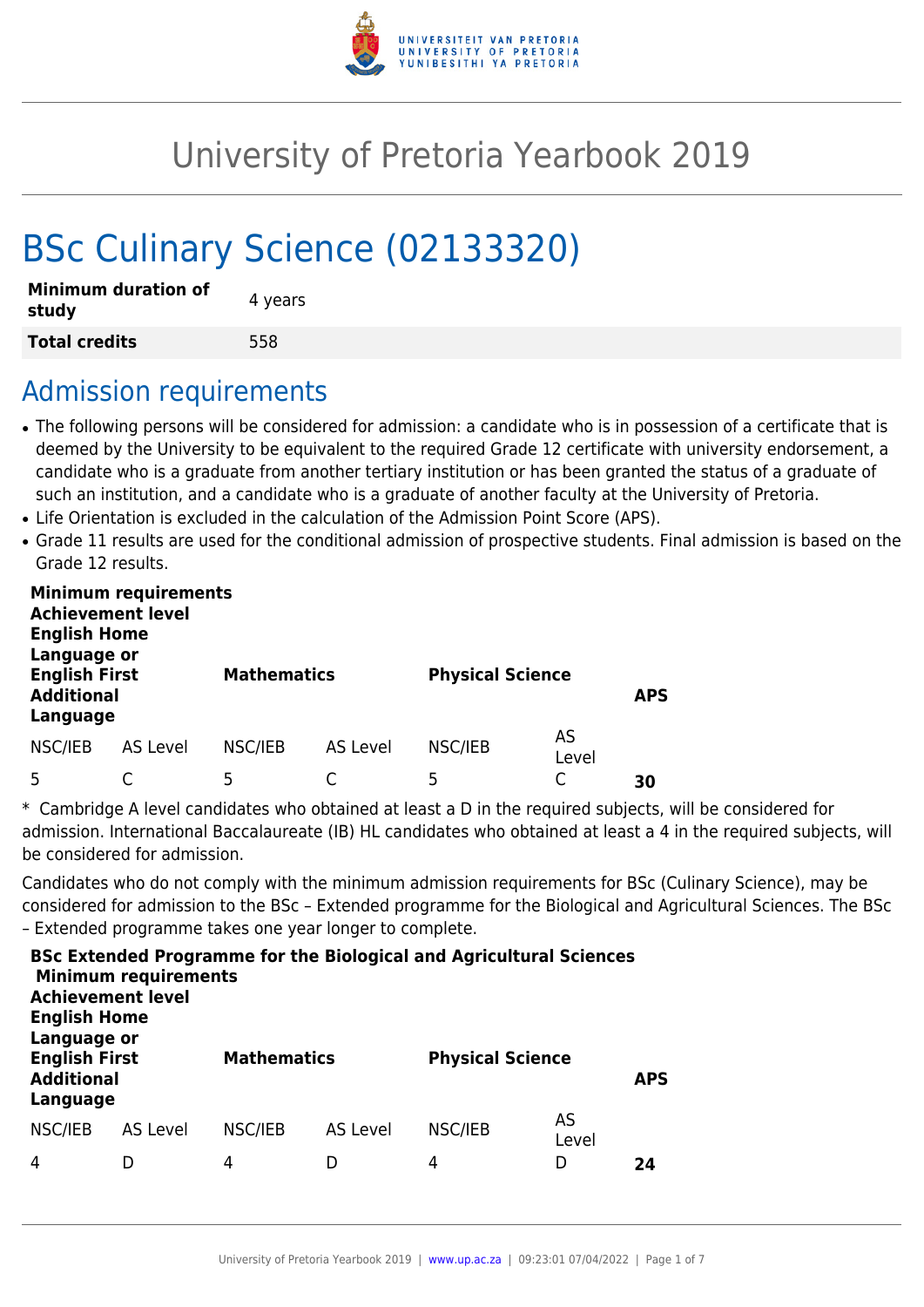

# Other programme-specific information

A student must pass all the minimum prescribed and elective module credits as set out at the end of each year within a programme as well as the total required credits to comply with the particular degree programme. Please refer to the curricula of the respective programmes. At least 144 credits must be obtained at 300-/400-level, or otherwise as indicated by curriculum. The minimum module credits needed to comply with degree requirements is set out at the end of each study programme. Subject to the programmes as indicated a maximum of 150 credits will be recognised at 100-level. A student may, in consultation with the relevant head of department and subject to the permission by the Dean, select or replace prescribed module credits not indicated in BSc threeyear study programmes to the equivalent of a maximum of 36 module credits.

It is important that the total number of prescribed module credits is completed during the course of the study programme. The Dean may, on the recommendation of the relevant head of department, approve deviations in this regard. Subject to the programmes as indicated in the respective curricula, a student may not register for more than 75 module credits per semester at first-year level subject to permission by the Dean. A student may be permitted to register for up to 80 module credits in a the first semester during the first year provided that he or she obtained a final mark of no less than 70% for grade 12 Mathematics and achieved an APS of 34 or more in the NSC.

Students who are already in possession of a bachelor's degree, will not receive credit for modules of which the content overlap with modules from the degree that was already conferred. Credits will not be considered for more than half the credits passed previously for an uncompleted degree. No credits at the final-year or 300- and 400-level will be granted.

The Dean may, on the recommendation of the programme manager, approve deviations with regard to the composition of the study programme.

Please note: Where elective modules are not specified, these may be chosen from any modules appearing in the list of modules.

It remains the student's responsibility to acertain, prior to registration, whether they comply with the prerequisites of the modules they want to register for.

The prerequisites are listed in the Alphabetical list of modules.

# Promotion to next study year

A student will be promoted to the following year of study if he or she passed 100 credits of the prescribed credits for a year of study, unless the Dean on the recommendation of the relevant head of department decides otherwise. A student who does not comply with the requirements for promotion to the following year of study, retains the credit for the modules already passed and may be admitted by the Dean, on recommendation of the relevant head of department, to modules of the following year of study to a maximum of 48 credits, provided that it will fit in with both the lecture and examination timetable.

#### **General promotion requirements in the faculty**

All students whose academic progress is not acceptable can be suspended from further studies.

- A student who is excluded from further studies in terms of the stipulations of the abovementioned regulations, will be notified in writing by the Dean or Admissions Committee at the end of the relevant semester.
- A student who has been excluded from further studies may apply in writing to the Admissions Committee of the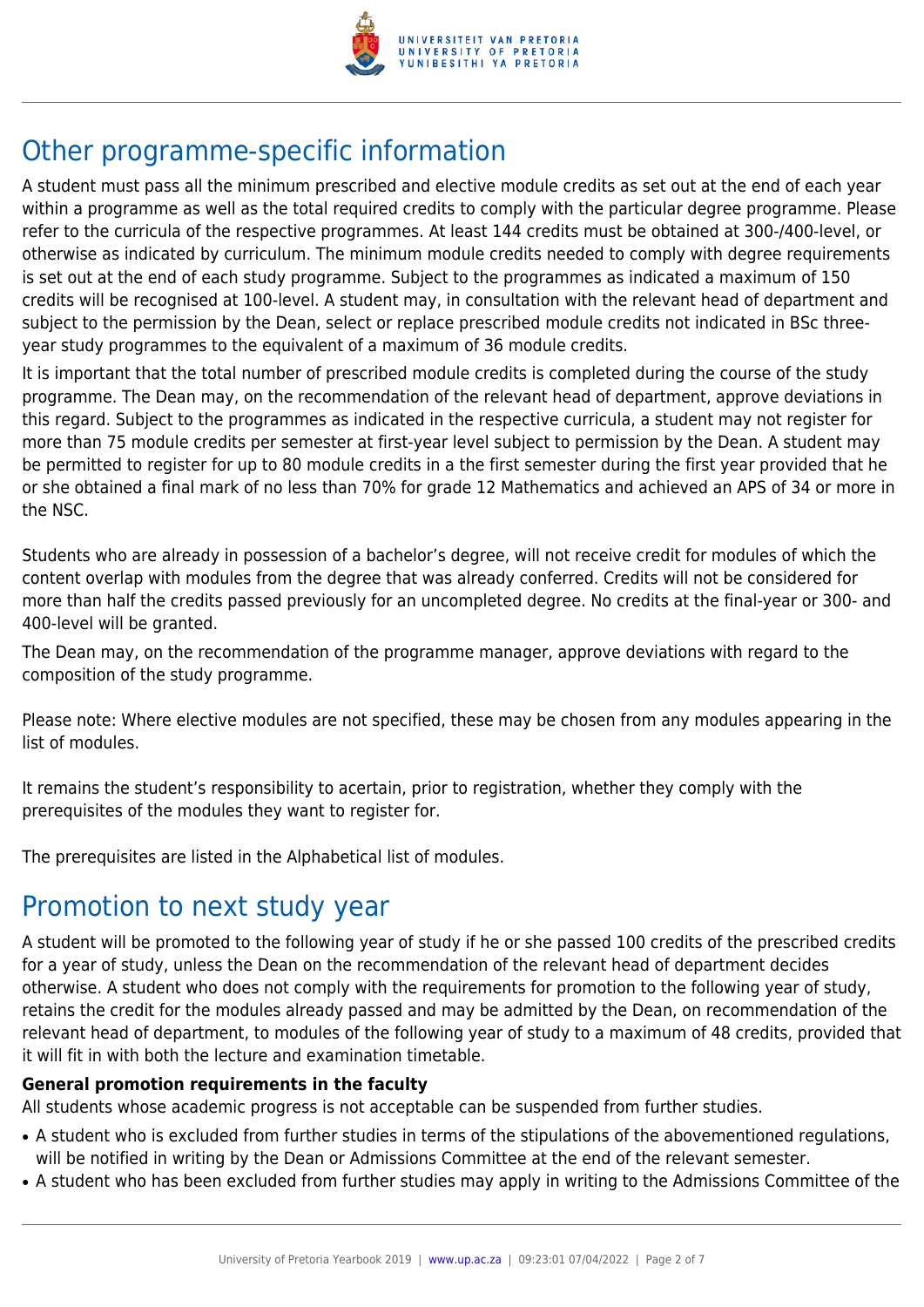

Faculty of Natural and Agricultural Sciences for re-admission.

- Should the student be re-admitted by the Admissions Committee, strict conditions will be set which the student must comply with in order to proceed with his/her studies.
- Should the student not be re-admitted to further studies by the Admissions Committee, he/she will be informed in writing.
- Students who are not re-admitted by the Admissions Committee have the right to appeal to the Senior Appeals Committee.
- Any decision taken by the Senior Appeals Committee is final.

# Practical/clinical/internship information

OPI 400 (Experiential training in industry): During the first to fourth years of study, students must complete a total of 480 hours experiential training in the industry to develop practical and occupational skills, participate in community engagement and provide service learning. This is equal to 3 weeks x 40 hours (120 hours) per year, according to requirements as determine by the head of department. These "credits" include evidence of experiential training, service learning and community engagement during the four years of the study programme and must be successfully completed together with a complete portfolio before the degree will be conferred. Please note: Various practical and industry interaction activities support the theoretical component of VDS 414 & VDS 424, VDS 413 and FST 413 and take place after hours to develop practical and industry skills.

### Pass with distinction

A student obtains his or her degree with distinction if a weighted average of at least 75% is obtained in the following modules:

Recipe development and standardisation 413

Consumer aspects of food 417

Food research project 480

Food service management 420

Food science and technology 413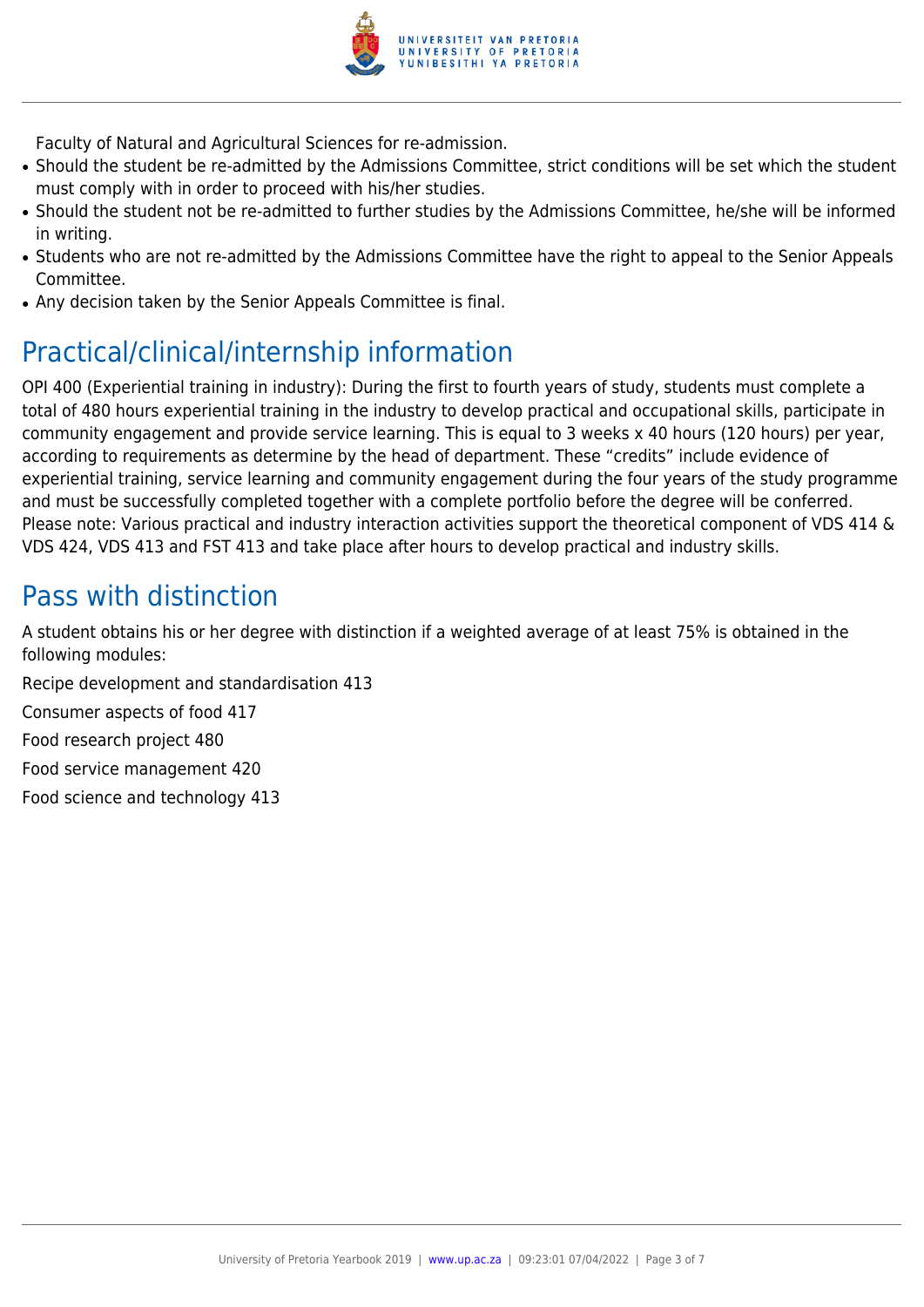

## Curriculum: Year 1

#### **Minimum credits: 134**

#### **Minimum credits: 134**

 $Core = 122 \text{ credits}$ 

Fundamental  $= 12$ 

**Note:** Students who do not qualify for AIM 102 must register for AIM 111 and AIM 121.

#### **Fundamental modules**

[Academic information management 102](https://www.up.ac.za/yearbooks/2019/modules/view/AIM 102) (AIM 102) - Credits: 6.00 [Academic information management 111](https://www.up.ac.za/yearbooks/2019/modules/view/AIM 111) (AIM 111) - Credits: 4.00 [Academic information management 121](https://www.up.ac.za/yearbooks/2019/modules/view/AIM 121) (AIM 121) - Credits: 4.00 [Language and study skills 110](https://www.up.ac.za/yearbooks/2019/modules/view/LST 110) (LST 110) - Credits: 6.00 [Academic orientation 102](https://www.up.ac.za/yearbooks/2019/modules/view/UPO 102) (UPO 102) - Credits: 0.00

### **Core modules**

[Marketing Management 120](https://www.up.ac.za/yearbooks/2019/modules/view/BEM 120) (BEM 120) - Credits: 10.00 [Biometry 120](https://www.up.ac.za/yearbooks/2019/modules/view/BME 120) (BME 120) - Credits: 16.00 [General chemistry 117](https://www.up.ac.za/yearbooks/2019/modules/view/CMY 117) (CMY 117) - Credits: 16.00 [General chemistry 127](https://www.up.ac.za/yearbooks/2019/modules/view/CMY 127) (CMY 127) - Credits: 16.00 [Physiology 110](https://www.up.ac.za/yearbooks/2019/modules/view/FSG 110) (FSG 110) - Credits: 6.00 [Physiology 120](https://www.up.ac.za/yearbooks/2019/modules/view/FSG 120) (FSG 120) - Credits: 6.00 [Introduction to microbiology 161](https://www.up.ac.za/yearbooks/2019/modules/view/MBY 161) (MBY 161) - Credits: 8.00 [Molecular and cell biology 111](https://www.up.ac.za/yearbooks/2019/modules/view/MLB 111) (MLB 111) - Credits: 16.00 [Basic food preparation 111](https://www.up.ac.za/yearbooks/2019/modules/view/VDS 111) (VDS 111) - Credits: 6.00 [Basic food preparation 121](https://www.up.ac.za/yearbooks/2019/modules/view/VDS 121) (VDS 121) - Credits: 6.00 [Mathematics 134](https://www.up.ac.za/yearbooks/2019/modules/view/WTW 134) (WTW 134) - Credits: 16.00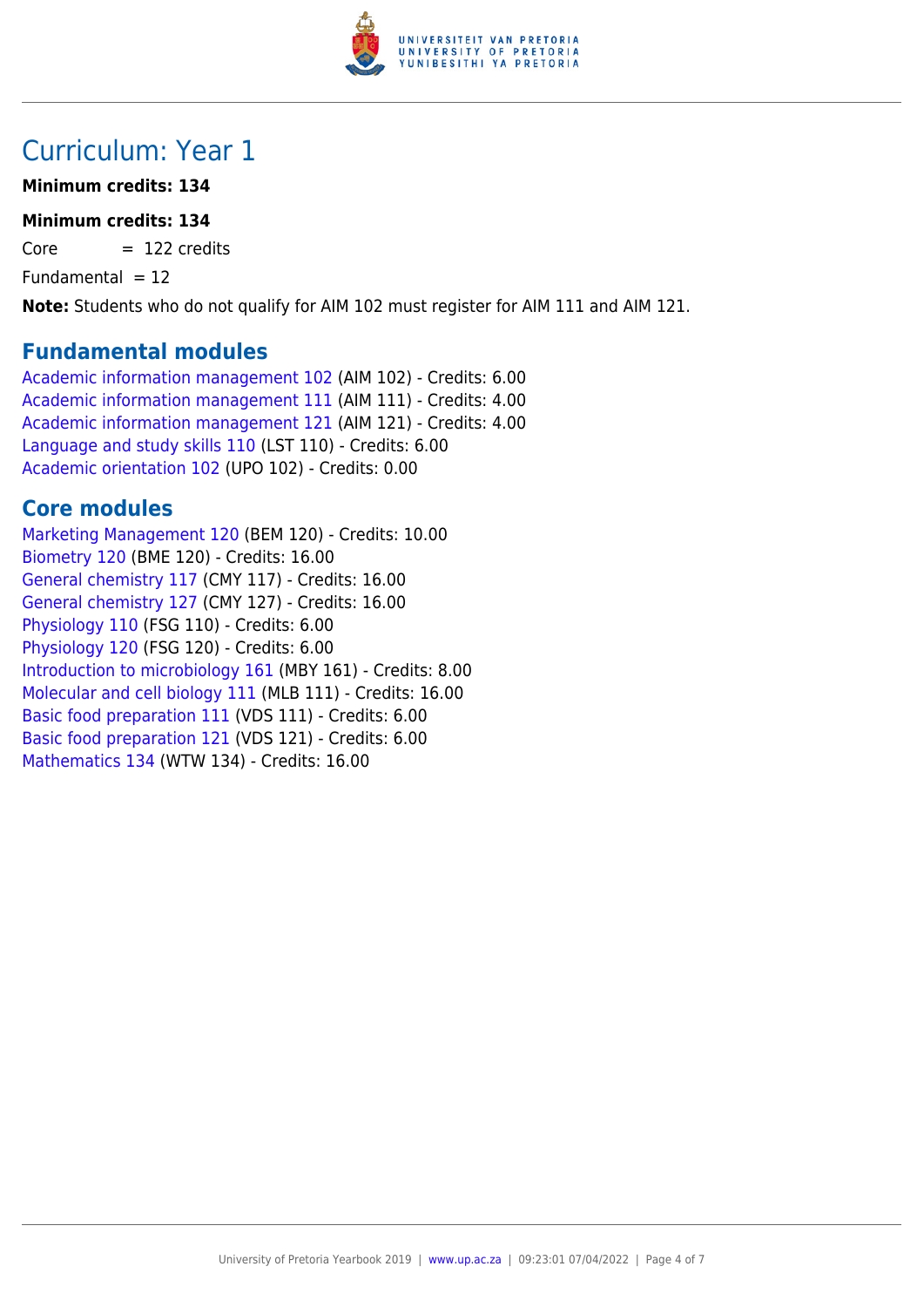

### Curriculum: Year 2

**Minimum credits: 144**

#### **Minimum credits:**

 $Core = 144$ 

### **Core modules**

[Introduction to proteins and enzymes 251](https://www.up.ac.za/yearbooks/2019/modules/view/BCM 251) (BCM 251) - Credits: 12.00 [Carbohydrate metabolism 252](https://www.up.ac.za/yearbooks/2019/modules/view/BCM 252) (BCM 252) - Credits: 12.00 [Lipid and nitrogen metabolism 261](https://www.up.ac.za/yearbooks/2019/modules/view/BCM 261) (BCM 261) - Credits: 12.00 [Biochemical principles of nutrition and toxicology 262](https://www.up.ac.za/yearbooks/2019/modules/view/BCM 262) (BCM 262) - Credits: 12.00 [Consumer behaviour 212](https://www.up.ac.za/yearbooks/2019/modules/view/BEM 212) (BEM 212) - Credits: 16.00 [Principles of food processing and preservation 260](https://www.up.ac.za/yearbooks/2019/modules/view/FST 260) (FST 260) - Credits: 12.00 [Bacteriology 251](https://www.up.ac.za/yearbooks/2019/modules/view/MBY 251) (MBY 251) - Credits: 12.00 [Food microbiology 262](https://www.up.ac.za/yearbooks/2019/modules/view/MBY 262) (MBY 262) - Credits: 12.00 [Consumer facilitation 222](https://www.up.ac.za/yearbooks/2019/modules/view/VBF 222) (VBF 222) - Credits: 8.00 [Food commodities and preparation 210](https://www.up.ac.za/yearbooks/2019/modules/view/VDS 210) (VDS 210) - Credits: 18.00 [Food commodities and preparation 221](https://www.up.ac.za/yearbooks/2019/modules/view/VDS 221) (VDS 221) - Credits: 18.00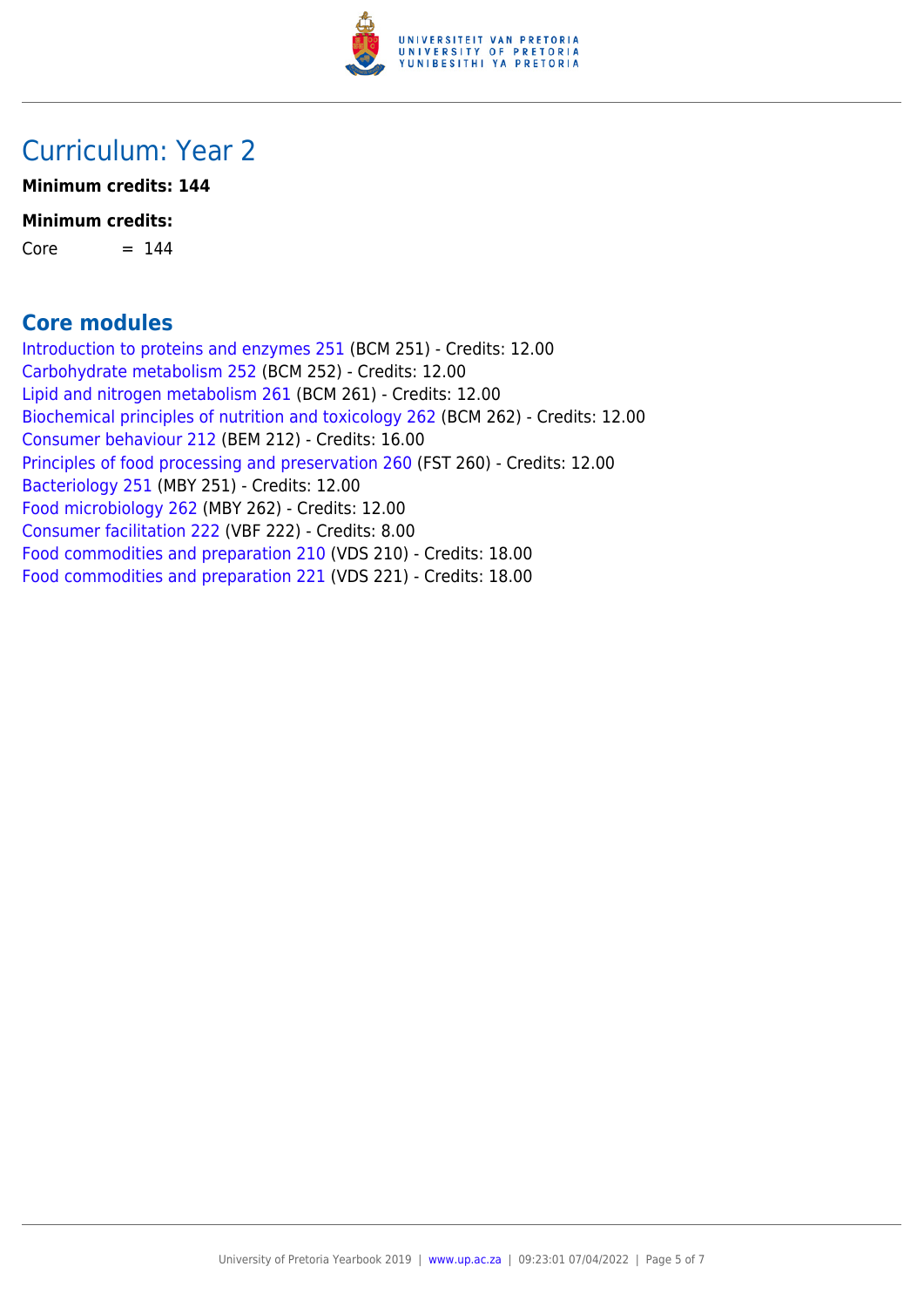

### Curriculum: Year 3

**Minimum credits: 140**

#### **Minimum credits:**

 $Core = 140$ 

### **Core modules**

[Food chemistry 351](https://www.up.ac.za/yearbooks/2019/modules/view/FST 351) (FST 351) - Credits: 18.00 [Food chemistry \(2\) 352](https://www.up.ac.za/yearbooks/2019/modules/view/FST 352) (FST 352) - Credits: 18.00 [Food service management 321](https://www.up.ac.za/yearbooks/2019/modules/view/VDB 321) (VDB 321) - Credits: 18.00 [Nutrition 311](https://www.up.ac.za/yearbooks/2019/modules/view/VDG 311) (VDG 311) - Credits: 17.00 [Nutrition during life cycle 321](https://www.up.ac.za/yearbooks/2019/modules/view/VDG 321) (VDG 321) - Credits: 17.00 [Consumer food research 310](https://www.up.ac.za/yearbooks/2019/modules/view/VDS 310) (VDS 310) - Credits: 21.00 [Large-scale food production and restaurant management 322](https://www.up.ac.za/yearbooks/2019/modules/view/VDS 322) (VDS 322) - Credits: 31.00